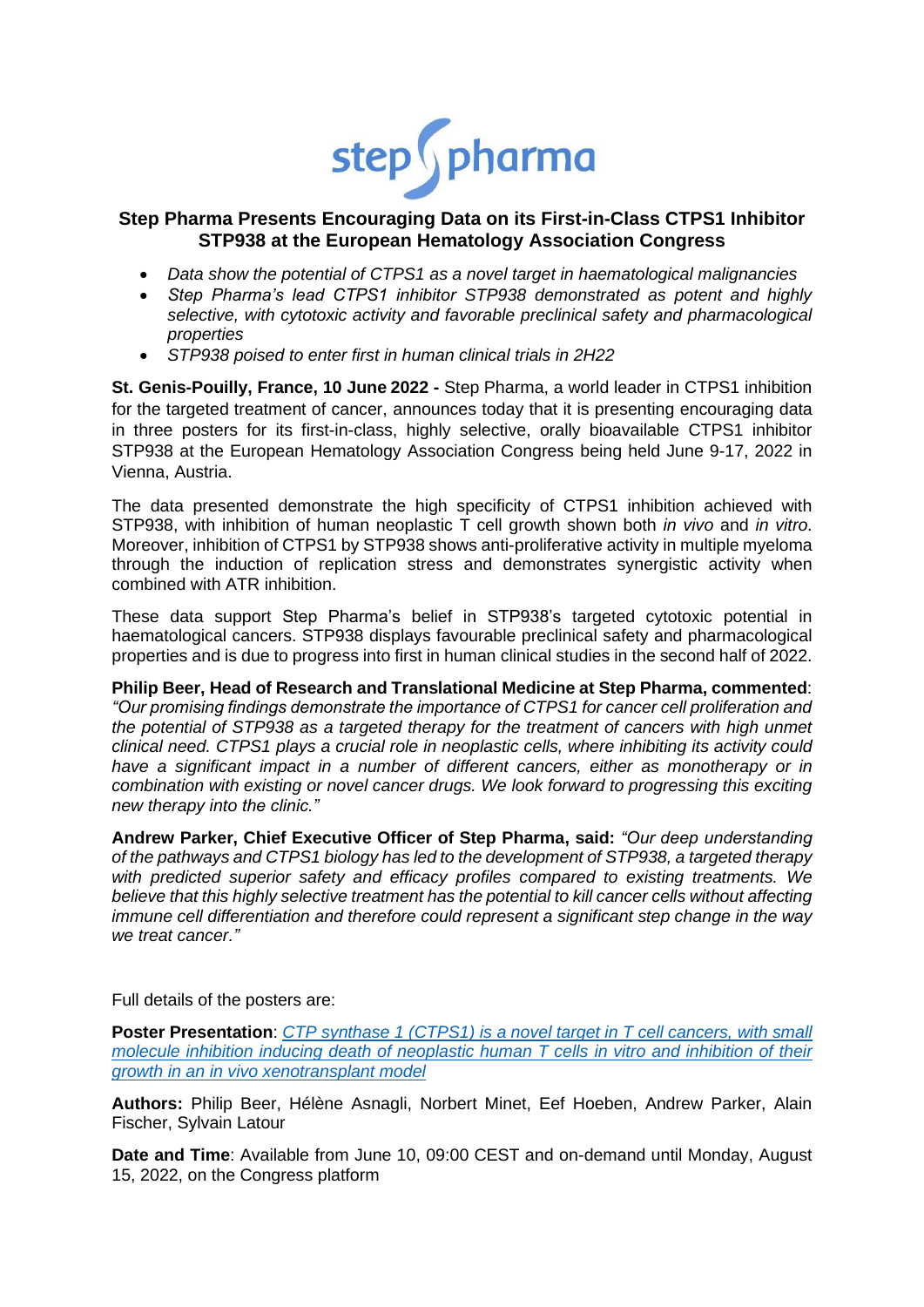## **Session title:** Lymphoma Biology & Translational Research

**Poster presentation:** *[CTPS1 is a novel therapeutic target in myeloma -](https://www.step-ph.com/wp-content/uploads/2022/06/P864_Pfeiffer-Christina.pdf) selective small [molecule inhibition delivers single agent activity and synergises with ATR inhibition](https://www.step-ph.com/wp-content/uploads/2022/06/P864_Pfeiffer-Christina.pdf)*

**Authors:** Christina Pfeiffer, Philip Beer, Hélène Asnagli, Arnold Bolomsky, Alexander Grandits, Anja Schneller, Julia Huber, Niklas Zojer, Martin Schreder, Andrew Parker, Heinz Ludwig

**Date and Time**: Available from June 10, 09:00 CEST and on-demand until Monday, August 15, 2022, on the Congress platform

**Session title:** Myeloma and other monoclonal gammopathies - Biology & Translational Research

**Poster Presentation**: *[Selective small molecule inhibition of CTP synthase 1 \(CTPS1\)](https://www.step-ph.com/wp-content/uploads/2022/05/P1308-Beer-GvHD-EHA-2022.pdf)  [suppresses T cell proliferation and cytokine release, highlighting a novel therapeutic target for](https://www.step-ph.com/wp-content/uploads/2022/05/P1308-Beer-GvHD-EHA-2022.pdf)  [graft-versus-host disease](https://www.step-ph.com/wp-content/uploads/2022/05/P1308-Beer-GvHD-EHA-2022.pdf)*

**Authors:** Philip Beer, Andrew Parker, Hélène Asnagli

**Date and Time**: Available from June 10, 09:00 CEST and on-demand until Monday, August 15, 2022, on the Congress platform

**Session title:** Stem cell transplantation – Experimental

**-Ends-**

### **About Step Pharma**

Step Pharma is focused on the development of a novel class of oral nucleotide synthesis inhibitors targeting CTPS1 for the improved treatment of a range of cancer types. The company has identified several inhibitors of CTPS1, with the most advanced, STP938, being prepared for clinical studies in haematological malignancies.

Step Pharma was founded in June 2014 by Kurma Partners, the Imagine Institute, and Sygnature Discovery based on the scientific discoveries of Dr Sylvain Latour and Prof. Alain Fischer (UMR1163 Inserm unit). Step Pharma is based in Saint-Genis-Pouilly, France, and is supported by a strong investor base led by Kurma Partners and including Bpifrance (Fonds Biothérapies Innovantes et Maladies Rares and InnoBio2 Fund), Pontifax, Hadean Ventures, Sunstone Life Science Ventures, Inserm Transfert Initiative, Idinvest, Sygnature Discovery and the Imagine Institute. More information on the company can be found at [www.step](http://www.step-ph.com/)[ph.com.](http://www.step-ph.com/)

#### **For more information please contact:**

**Step Pharma** Andrew Parker, Chief Executive Officer contact@step-ph.com